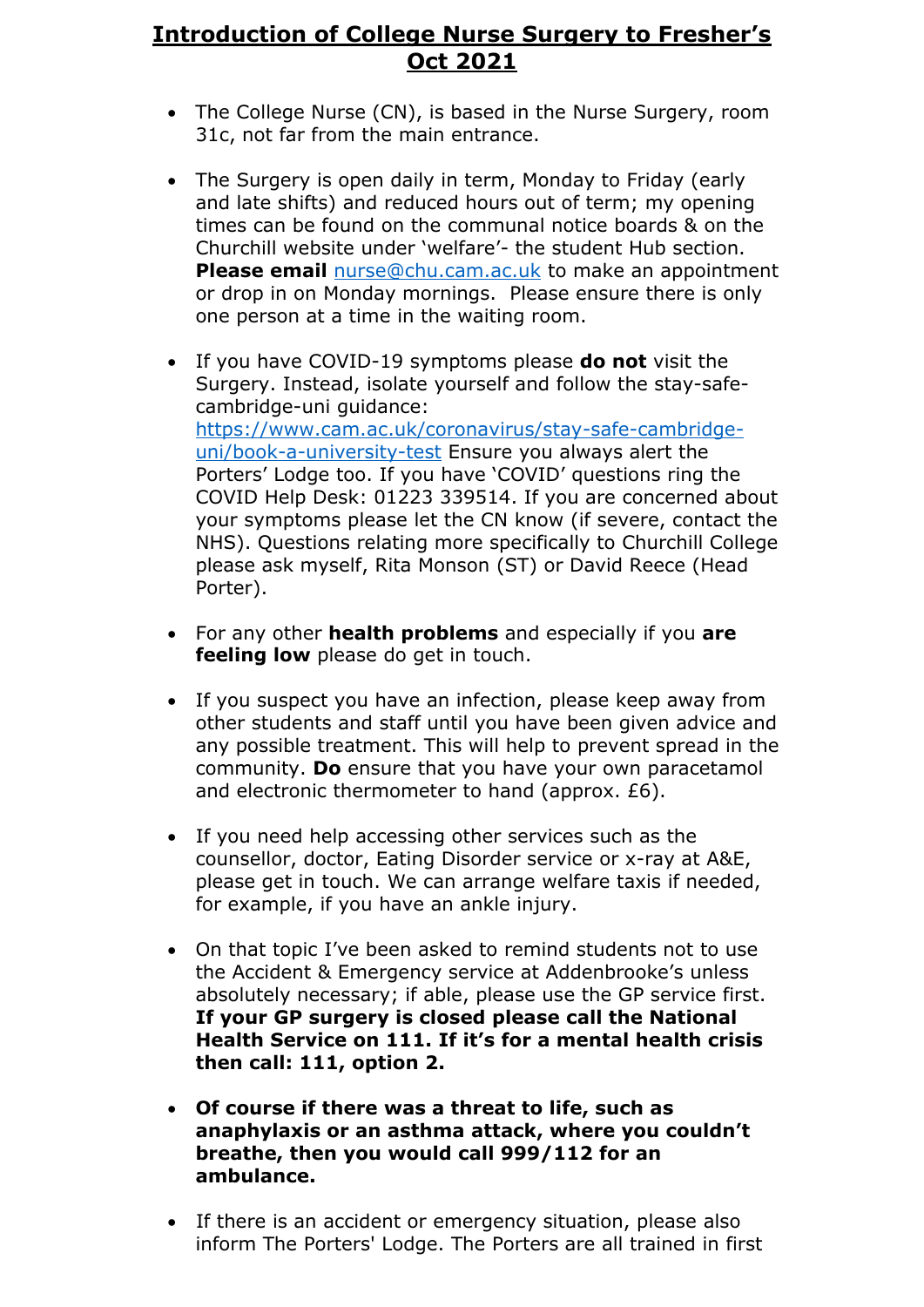aid and stock **First Aid kits** and a **defibrillator**. The Porters may also need to open the field gate for emergency vehicles.

- **Regarding GP** services; it is a University rule that you are registered locally, so please register on-line as soon as possible. On occasion there are rare exemptions to this rule depending on the circumstances. Our nearest surgery is 1 Huntingdon Road. We have a good relationship with this surgery and they have always been especially helpful when it comes to arranging emergency appointments.
- If you are **unfortunate** enough to develop diarrhoea or vomiting please stay in and **keep away from others for 48hrs after the last symptoms**. Please email to let the CN know **or** inform the Porters' Lodge if the CN is off duty, so that we may give advice and a special pack to help prevent an outbreak in the college. This is **especially important if you share bathroom facilities.**
- In the Nurse's Surgery, 31c, the CN administers first aid for minor injuries and further wound dressings. For minor ailments there are also stocks of OTC remedies such as: pain killers, bite cream, antihistamines, throat lozenges, burn-gel, icepacks, and saline rinse etc. You may also have your weight, BMI, or blood pressure checked. Urine tests are also available.
- For **prescriptions** such as antibiotics you would need to access your GP Surgery.
- The CN **would** like to see all students, this week or next week, with **disabilities** or ongoing health conditions. **Those** with severe **asthma or allergies**; it would be useful to have a copy of your written emergency treatment plan; if you don't have one don't worry, we can discuss this **but** please ensure your inhalers and adrenaline pens are in date and carried with you at all times.
- **Students with disabilities are advised to refer themselves to the DRC** (Disability Resource Centre). This includes those with **recurrent mental health problems, Specific Learning Difficulties or Autism Spectrum Conditions.** There is a link on the Nurse Surgery website.
- Regarding vaccines: please ensure you have had your **ACWY meningitis vaccine**, **2 MMR vaccines**. You may also wish to consider the **flu vaccine** if you have a chronic health condition. These are usually free of charge for students at the GP Surgery. For COVID vaccines there's a full list of local venues at: [https://www.thevaccinators.co](https://www.thevaccinators.co.uk/).uk/ where you can book online.
- **Please also** ensure that you have sent the CN your **medical information form**, there are several missing each year. A link was sent to you by the Tutorial Office in the summer, so you must ensure this has been completed and submitted, otherwise the college may send fines.